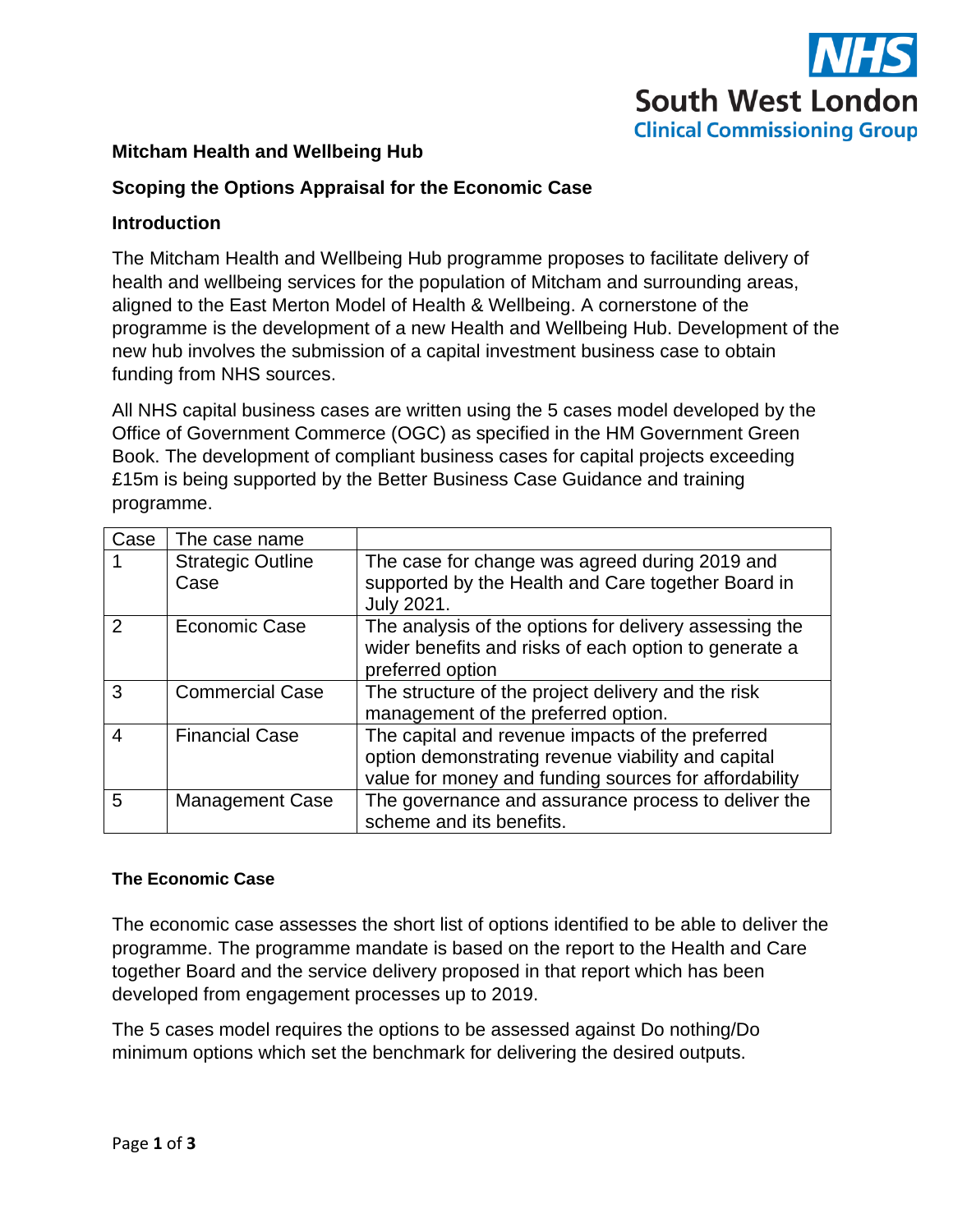

It is proposed to develop the options shown below for evaluation in facilitated workshops.

|                | <b>Description</b>                                            | <b>Description</b>                                                                                                              |
|----------------|---------------------------------------------------------------|---------------------------------------------------------------------------------------------------------------------------------|
| D              |                                                               |                                                                                                                                 |
| 1              | Do Nothing                                                    | No changes to services or facilities                                                                                            |
| $\overline{2}$ | Do minimum                                                    | Develop services across the current<br>primary care, community health and<br>social care estate and the virtual<br>environment. |
| 3              | Invest in facilities and services at<br><b>Birches Close</b>  | Develop Birches as the Health and<br>Wellbeing Hub combined with other<br>distributed and virtual initiatives                   |
| 5              | Invest in facilities and services at the<br>Wilson            | Develop Wilson as the Health and<br>Wellbeing hub combined with other<br>distributed and virtual initiatives                    |
| 6              | Invest in facilities and services at<br>Sibthorpe Rd Car Park | Develop Sibthorpe Rd car park as the<br>Health and Wellbeing hub combined<br>with other distributed and virtual<br>initiatives  |

The process includes the following steps:

- 1) Finalisation of the options based on completion of the project briefing and schedule of accommodation.
- 2) Definition of benefits and risks of each option by the programme team.
- 3) Identification of the stakeholders to be involved in the facilitated workshops.
- 4) Approval of the benefits appraisal document and participants by the Project Board.
- 5) Facilitated Workshop 1 to rank and weight benefits to provide a scoring system for a future workshop.
- 6) Facilitated Workshop 2 to score the options against the benefits criteria.
- 7) The programme team to complete the sensitivity analysis.
- 8) Report Preferred option to the Project Board.
- 9) Feed back to workshop participants.

# **Previous options appraisals**

An Outline Business Case was being developed in 2016 based on a different model of care, scope of services and scale of investment. However, the work involved options appraisal work shops and the work will be used to inform the current programme taking note of the changes.